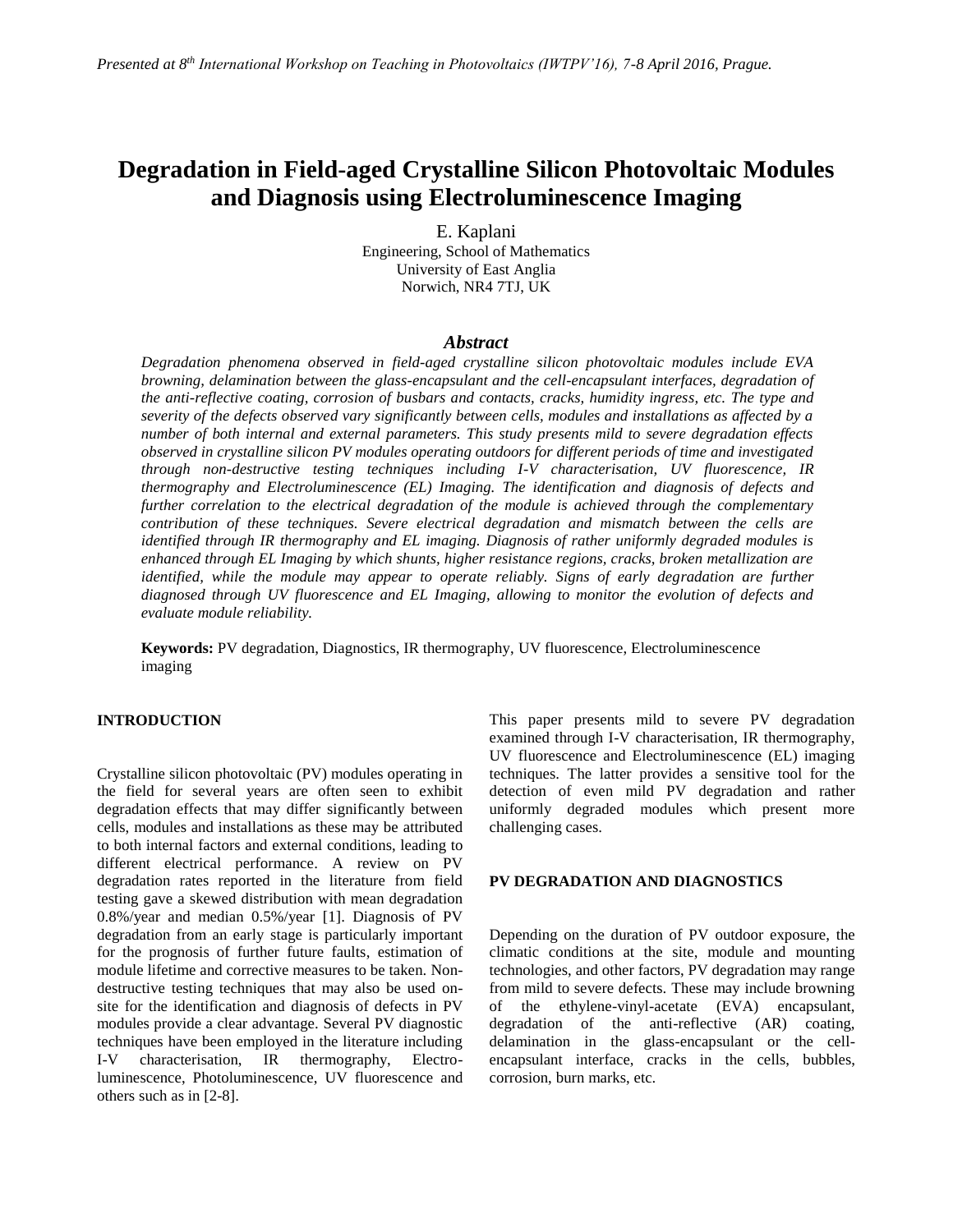#### **Non-destructive Diagnostic Techniques**

Visual inspection is a simple procedure for the detection of most defects, from early signs of delamination and AR degradation. EVA browning may be detected by illuminating the module with UV light at 375nm [2,9]. In Figure 1 the pattern of EVA browning in a 15 year old sc-Si PV module is revealed through UV light illumination.



Figure 1: sc-Si PV module illuminated with UV light at 375nm revealing EVA browning in its cells.

Defects that give rise to hot spots, such as resistive busbars and contacts, often due to corrosion, are located using IR thermography. The IR image of a 20 year old sc-Si PV module that had experienced degradation through induced shading for a prolonged period [8] is shown in Figure 2. The IR thermography was captured with an IR camera with spectral range 7.5 to 14μm. The cell affected by extensive EVA browning exhibits temperature difference of more than  $30^{\circ}$ C from the neighbouring cells of the module. Temperature differences in this range cause large mismatch and further severe degradation of the affected cell and module.



Figure 2: IR thermography taken from the back of a PV module during operation exhibiting a hot cell.

**Electroluminescence imaging.** Defects in the material of the cell, micro-cracks, broken metalization, shunts, inactive regions are detected via Electroluminescence imaging. EL imaging carried out in the dark with the PV module in forward-bias at near  $V_{oc}$  using a DC power supply, and is based on light emission around 1100nm as a result of the radiative recombination of carriers. The EL image captured with a SWIR InGaAs sensor with spectral range from 0.9 to 1.7μm of a PV module displaying early signs of ageing after several hundred hours of operation [4] gives evidence of a micro-crack in a cell and several broken fingers (Figure 3). The PV module exhibits 3.7% reduction in peak power  $P_m$  and 3.5% reduction in short circuit current Isc. Extensive broken metalization and inactive regions are shown in the EL image of a 15 year old sc-Si PV module with mild signs of degradation in Figure 4.



Figure 3: EL image of part of a PV module with several hundred hours of field operation.



Figure 4: EL image of a sc-Si PV module operating in the field for 15 years.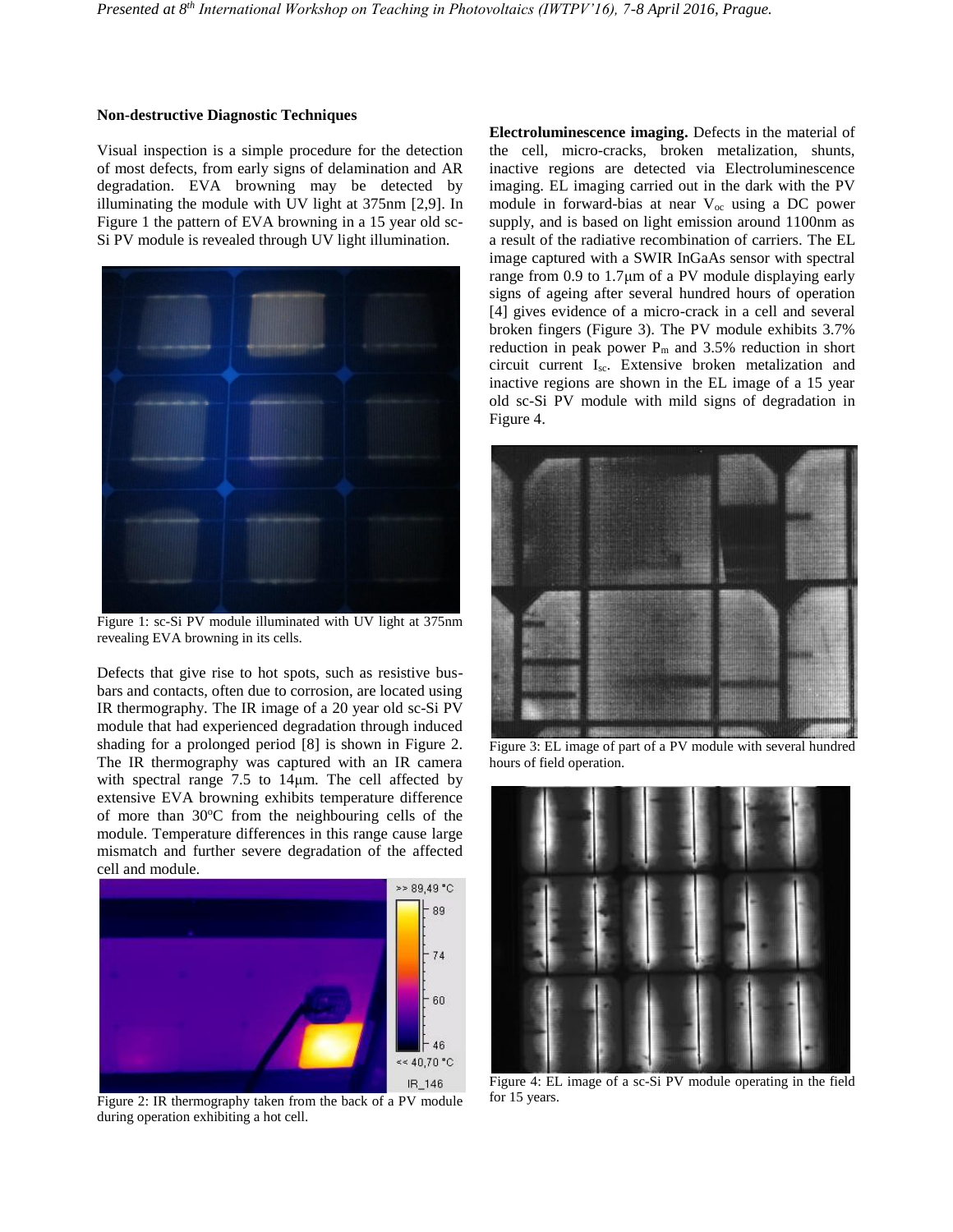The IR thermography of a 25 year old sc-Si PV module captured in the dark under forward-bias as seen in Figure 5 suggests a uniform degradation of the module. The module exhibits extensive EVA browning covering almost the entire cell surface of all cells in the module. The EL image of the module reveals several micro-cracks, shunts, in-active regions and non-uniform EL emision (Figure 6). I-V characterisation of the PV module resulted in 25.7% reduction in the STC normalised Pm, with a 16.7% reduction in the STC normalised Isc. The reduction in current mainly attributed to the extensive EVA browning. However, the existence of shunts, several micr-cracks and in-active regions explains the further reduction with an average power degradation of 1%/year. This is realised by a reduced shunt resistance of 110 Ohm for the above module and a series resistance of 1.05 Ohm.



Figure 5: IR thermography of a PV module in the dark under forward-bias.



Figure 6: EL image of sc-Si PV module exhibiting micro-cracks, in-active regions and inhomogeneous EL emission.

The shunt resistance  $R_{sh}=R_{sho}$  determined from the slope at the short circuit point and the series resistance  $R_{so}$ estimated from the slope of the I-V at open circuit point with  $R_s$  determined through  $R_{so}$  using the 5 parameter method [10].

Degradation of modules exhibiting more severe defects including highly resistive bus-bars, contacts and corrosion display highly deformed I-V characteristic with reduction in power output mainly attributed to reduction in the FF.

A severely degraded sc-Si PV module with a defected cell exhibiting EVA browning and corrosion on the bus-bar and contact is detected in the EL image in Figure 7, along with other defects including interrupted gridlines, shunts and micro-cracks in the neighbouring cells. The corrosion on the bus-bar appears in the IR thermography with an extreme hot spot exhibiting temperature  $40^{\circ}$ C higher than the average temperature of the module (Figure 8).



Figure 7: EL image of a severely degraded sc-Si PV module.



Figure 8: IR thermography revealing extreme hot spot in the severely degraded cell appearing in the top left part of the sc-Si PV module in Figure 7.

#### **CONCLUSIONS**

Non-destructive tests using UV fluorescence, IR thermography, and EL imaging for the diagnosis of PV degradation were presented. While the results given by these techniques correlate to some degree, they further provide complementary information for the diagnosis of